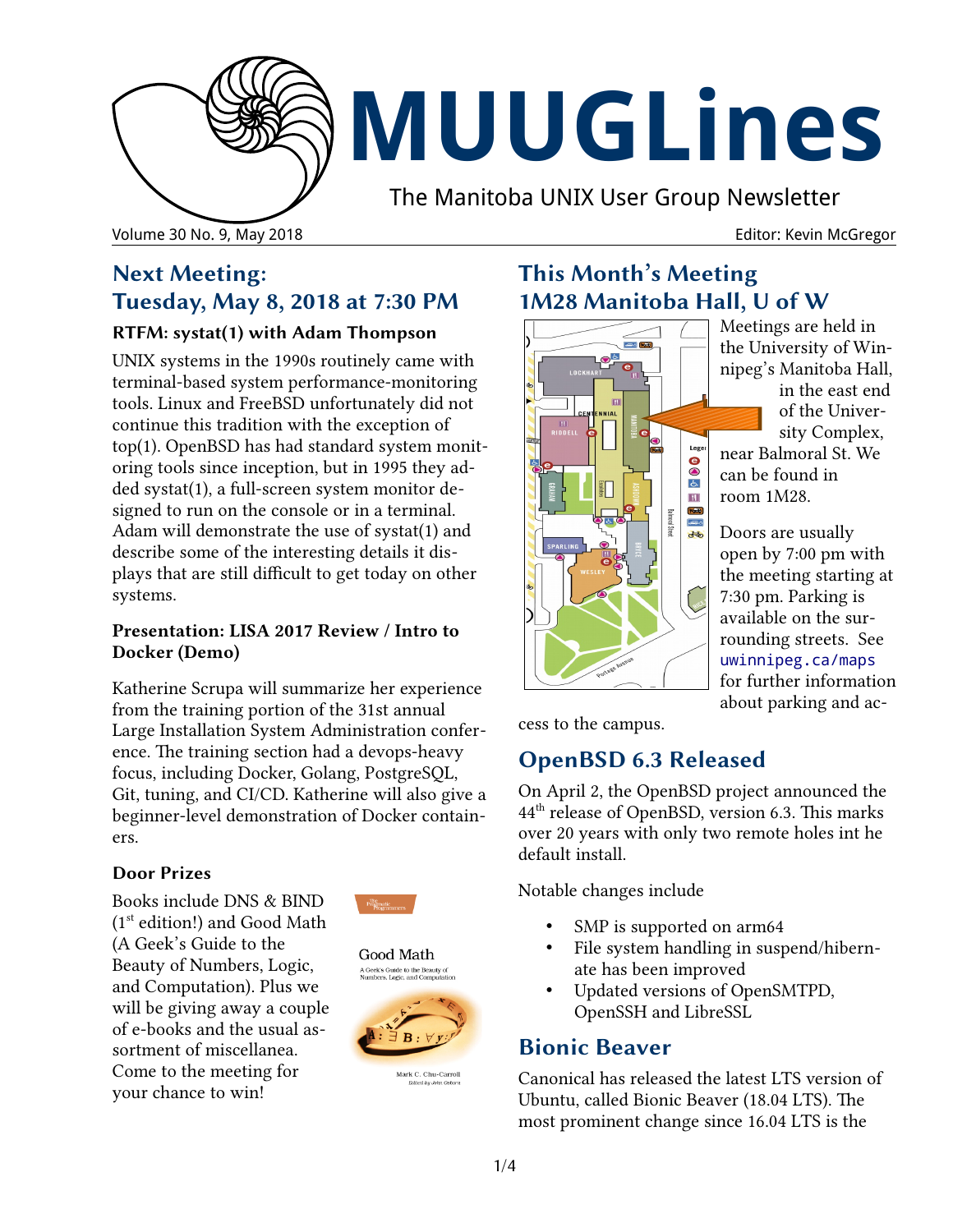switch from the Unity desktop interface to the GNOME destop environment. Where possible, the Ubuntu developers did their best to retain the visual style of the Unity desktop, but, well, start getting used to window controls on the right.

Python 3 is now the default Python stack; the GPG binary is now provided by GnuPG2; a swap file is now the default for new installations rather than a swap partition; and systemd-resolved is now the default DNS resolver.

This is Canonical's  $7<sup>th</sup>$  long-term supported release and will be supported until April 2023.

## **Microsoft's IoT Security Platform**

Microsoft has opted to use its own version of a Linux operating system instead of Windows 10 to drive its new Azure Sphere solution for securely connecting Internet of Things devices.

Microsoft introduced Azure Sphere at the recent RSA security conference in San Francisco. Azure Sphere is a platform that connects microcontroller units, or MCUs, embedded in cloud-connected devices. The platform operates a new cross-over class of MCUs that incorporate real-time and application processors with built-in Microsoft security technology and connectivity.

The Azure Sphere OS is built on a custom Linux kernel.

#### **1.1.1.1**

On April 1, CloudFlare announced their new, privacy-first DNS service. But what does DNS have to do with privacy?

What many Internet users don't realize is that even if you're visiting a website that is encrypted, that doesn't keep your DNS resolver from knowing the identity of all the sites you visit. That means, by default, your ISP, every WiFi network you've connected to, and your mobile network provider have a list of every site you've visited while using them.

Why 1.1.1.1? It has often been used as a placeholder, which means that since it is actually a valid public IP address, that address is flooded with garbage requests. APNIC held the address, and agreed to give it to CloudFlare in exchange for analyzing the garbage data.

So now you can configure any host or device to use 1.1.1.1 and 1.0.0.1 to use CloudFlare's fast and private DNS servers. Free!

#### **BSDCan**

The 15th annual BSDCan [\(https://www.bsd](https://www.bsdcan.org/2018/)[can.org/2018/\)](https://www.bsdcan.org/2018/) is on June 8/9 this year. BSDCan is a technical conference for people working on and with 4.4BSD based operating systems and related projects held in Ottawa, Canada.

To give you an idea of the many meaty talks scheduled, check out "The Tragedy of systemd" (click-baity title ahoy!):

> This talk is about why something like systemd came to be. It looks into the history of system bootstrap over various UNIXes (and others), then looks at macOS and launchd before drawing direct parallels from launchd (and its cohorts) to systemd. From there it looks at why the ideas behind systemd are largely beneficial and the things it does better than what came before it, including the notion that "service management" is an underdeveloped concept on a lot of UNIXy systems and that it extends well beyond bootstrap to the entire system lifecycle.

> Then, in order to bring it all back down to earth, the talk discusses what systemd gets wrong before moving on to the actual tragedy of the piece: That the people behind systemd seem largely ill-equipped to manage the social aspect of the level of change they're pushing and that this could sour large groups of people on the entire idea of something like systemd. It ends with a discussion of how FreeBSD (or other BSDs) could implement the ideas behind systemd in better ways.

## **CPU Utilization is Wrong**

CPU utilization is the metric everyone uses to measure a processor's performance. But %CPU is a misleading measure of how busy your processor really is, says [Brendan Gregg,](https://twitter.com/brendangregg) senior per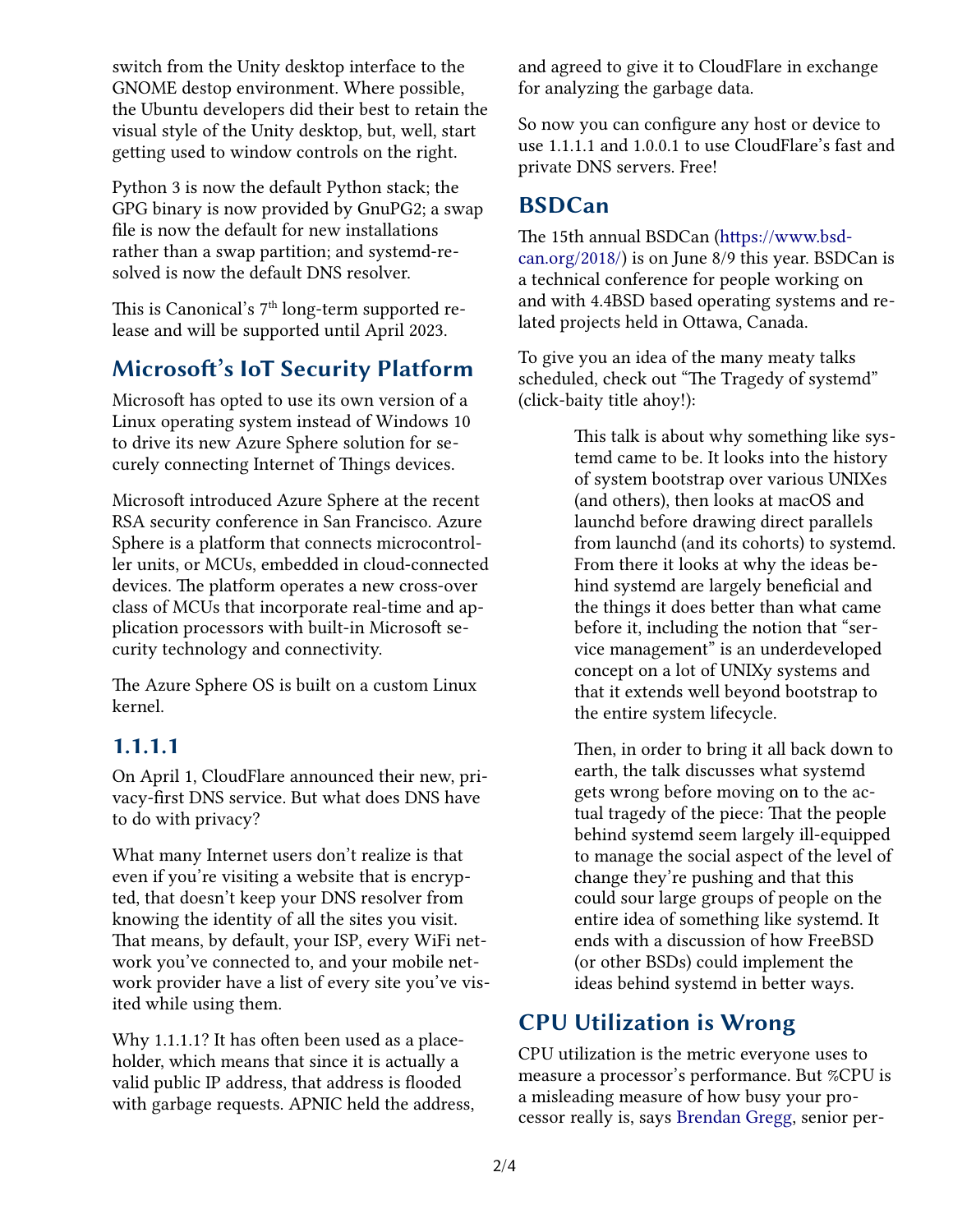formance architect at [Netflix,](https://www.netflix.com/) in what he calls a ["five-minute public-service announcement,](https://youtu.be/QkcBASKLyeU)" at the 16th annual Southern California Linux Expo [\(SCALE\)](https://www.socallinuxexpo.org/scale/16x).

In his Lightning Talk, "CPU Utilization is Wrong," Brendan explains what CPU utilization means—and doesn't mean—about performance and shares the open source tools he uses to identify reasons for bottlenecks and tune Netflix's systems. He also includes a mysterious case study that's relevant to everyone in 2018.

## **Beep: Security Risk**

For well over a decade, [Beep](https://github.com/johnath/beep/) has been used by developers on Linux to get a computer's internal speaker to produce a beep. What makes Beep useful for certain programs is the fact that it allows users to control the pitch, duration and repetitions of the sound. The utility has not received any updates since 2013.

An unnamed researcher discovered recently that Beep versions through 1.3.4 are affected by a race condition that allows a local attacker to escalate privileges to root.

The security hole has been assigned CVE-2018- 0492 and it has been sarcastically described as "the latest breakthrough in the field of acoustic cyber security research." Someone created a dedicated website for it [\(holeybeep.ninja\)](https://holeybeep.ninja/), a logo, and named it "Holey Beep."

The individual or individuals who set up the Holey Beep website have also provided a patch, but someone noticed that this fix actually introduces a potentially more serious vulnerability that allows arbitrary command execution.

## **RHEL 7.5 Released**

April 10<sup>th</sup> saw the release of the 5<sup>th</sup> update of Red Hat Enterprise Linux 7. Based on kernel 3.10.0- 862, this release features

- Integration of Red Hat Ansible Automation with OpenSCAP
- The introduction of Virtual Data Optimizer (VDO) which provide inline dedupe and compression of primary storage
- Distributed File System (DFS) support in SMB v2 and v3
- Windows Server 2016 forest and domain functional levels

# **WSL DistroLauncher**

Microsoft has released an open source tool that makes it easier for programmers and developers to run Linux on Windows 10.

The new tool, released at the beginning of April, also helps Linux distribution maintainers bring their distros to the Windows Store to run on Windows 10's Windows Subsystem for Linux (WSL). Microsoft developed the project for distribution maintainers and for developers who want to create custom Linux distributions to run on WSL.

The release of the Windows 10 Fall Creators Update let anyone use WSL to install and run command-line interface tools for several Linux distributions. [Canonical's](http://www.canonical.com/) Ubuntu Linux distro was the first to run on WSL, followed by Suse, Fedora, Kali Linux, Debian and others.

One key advantage of distributing through the Windows Store is the ability to install multiple Linux distributions and run them side by side.

# **WSL Gets Copy and Paste**

Apparently, some Windows 10 users have been clamoring for the ability to copy and paste both from and to WSL (Windows Subsystem for Linux) consoles – a reasonable request. Well, as of Insider Build 17643, this is finally possible.

"As of Windows 10 Insider build #17643, you can copy/paste text from/to Linux/WSL Consoles!!! We know that this is a feature MANY of you have been waiting for – our sincerest thanks for your patience and continued support while we untangled the Console's internals, allowing us to implement this feature. To ensure that we don't break any existing behaviors, you'll need to enable the 'Use Ctrl+Shift+C/V as Copy/Paste' option in the Console 'Options' properties page," [says](https://blogs.msdn.microsoft.com/commandline/2018/04/13/copy-and-paste-arrives-for-linuxwsl-consoles/) Rich Turner, Microsoft.

Turner further explains, "This setting can be set independently for each shell or shortcut: If you